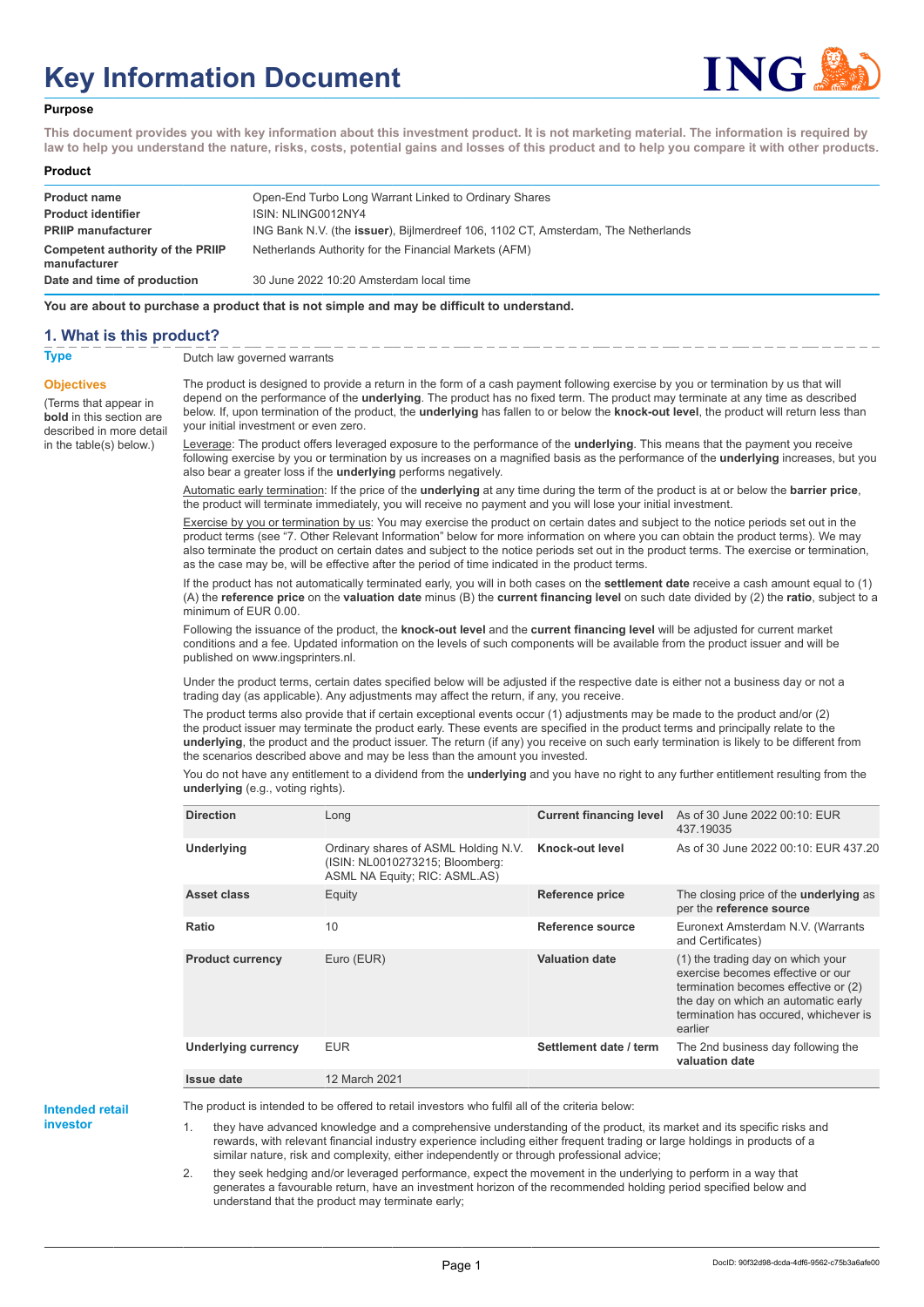- 3. they accept the risk that the issuer could fail to pay or perform its obligations under the product and they are able to bear a total loss of their investment; and
- 4. they are willing to accept a level of risk to achieve potential returns that is consistent with the summary risk indicator shown below.

The product is not intended to be offered to retail clients who do not fulfil these criteria.

### **2. What are the risks and what could I get in return?**

**Risk indicator**

**Performance scenarios**





**The risk indicator assumes you keep the product for 1 day. The actual risk can vary significantly if you cash in at an early or a later stage and you may get back less.**

The summary risk indicator is a guide to the level of risk of this product compared to other products. It shows how likely it is that the product will lose money because of movements in the markets or because we are not able to pay you.

We have classified this product as 7 out of 7, which is the highest risk class. This rates the potential losses from future performance at a very high level, and poor market conditions are very unlikely to impact our capacity to pay you.

**Be aware of currency risk:** If the currency of your account is different to the currency of this product, you will be exposed to the risk of suffering a loss as a result of the conversion of the currency of the product into the account currency. This risk is not considered in the indicator shown above.

**Be aware of currency risk:** If (i) the Underlying is traded in a different currency than EUR the unwind amount will be converted to EUR at the prevailing exchange rate which may result in a loss; or (ii) the currency of your account is different from the Currency of the product, you may be exposed to the risk of suffering a loss as a result of the conversion of the Currency of the product into the account currency. Risk (ii) above is not considered in the indicator shown above.

This product does not include any protection from future market performance so you could lose some or all of your investment.

If we are not able to pay you what is owed, you could lose your entire investment.

For detailed information about all risks relating to the product please refer to the risk sections of the prospectus and any supplements thereto as specified in the section "7. Other relevant information" below.

#### **Market developments in the future cannot be accurately predicted. The scenarios shown are only an indication of some of the possible outcomes based on recent returns. Actual returns could be lower.**

*Investment: EUR 10,000*

| cenarios |  |  |
|----------|--|--|
|          |  |  |

| <b>Scenarios</b>           |                                                                           | 1 day                          |  |
|----------------------------|---------------------------------------------------------------------------|--------------------------------|--|
|                            |                                                                           | (Recommended holding period)   |  |
| Stress scenario            | What you might get back after costs<br>Percentage return (not annualised) | <b>EUR 0.00</b><br>$-100.00\%$ |  |
| Unfavourable scenario      | What you might get back after costs<br>Percentage return (not annualised) | EUR 4.733.05<br>$-52.67\%$     |  |
| <b>Moderate scenario</b>   | What you might get back after costs<br>Percentage return (not annualised) | EUR 7,807.45<br>$-21.93%$      |  |
| <b>Favourable scenario</b> | What you might get back after costs<br>Percentage return (not annualised) | EUR 10,902.85<br>$9.03\%$      |  |

The average returns shown in the above table are not annualised, which means they may not be comparable to the average returns shown in other key information documents.

This table shows the money you could get back over the next day under different scenarios, assuming that you invest EUR 10,000.

The scenarios shown illustrate how your investment could perform. The recommended holding period for this product is less than one year. The figures are therefore not calculated on a per year basis, but for the recommended holding period. Figures in this section and "4. What are the costs?" are therefore not comparable with figures given for products with a recommended holding period of at least one year. The scenarios presented are an estimate of future performance based on evidence from the past on how the value of this investment varies, and are not an exact indicator. What you get will vary depending on how the market performs and how long you keep the product. The stress scenario shows what you might get back in extreme market circumstances, and it does not take into account the situation where we are not able to pay you.

This product cannot be easily cashed in. This means it is difficult to estimate how much you would get back if you cash in before the recommended holding period. You will either be unable to cash in early or you will have to pay high costs or make a large loss if you do so.

The figures shown include all the costs of the product itself, but may not include all the costs that you pay to your advisor or distributor. The figures do not take into account your personal tax situation, which may also affect how much you get back.

Buying this product holds that you think the price of the underlying will increase.

Your maximum loss would be that you will lose your investment.

## **3. What happens if ING Bank N.V. is unable to pay out?**

You are exposed to the risk that the issuer might be unable to meet its obligations in connection with the product for instance in the event of bankruptcy or an official directive for resolution action. This may materially adversely affect the value of the product and could lead to you losing some or all of your investment in the product. The product is not a deposit and as such is not covered by any deposit protection scheme.